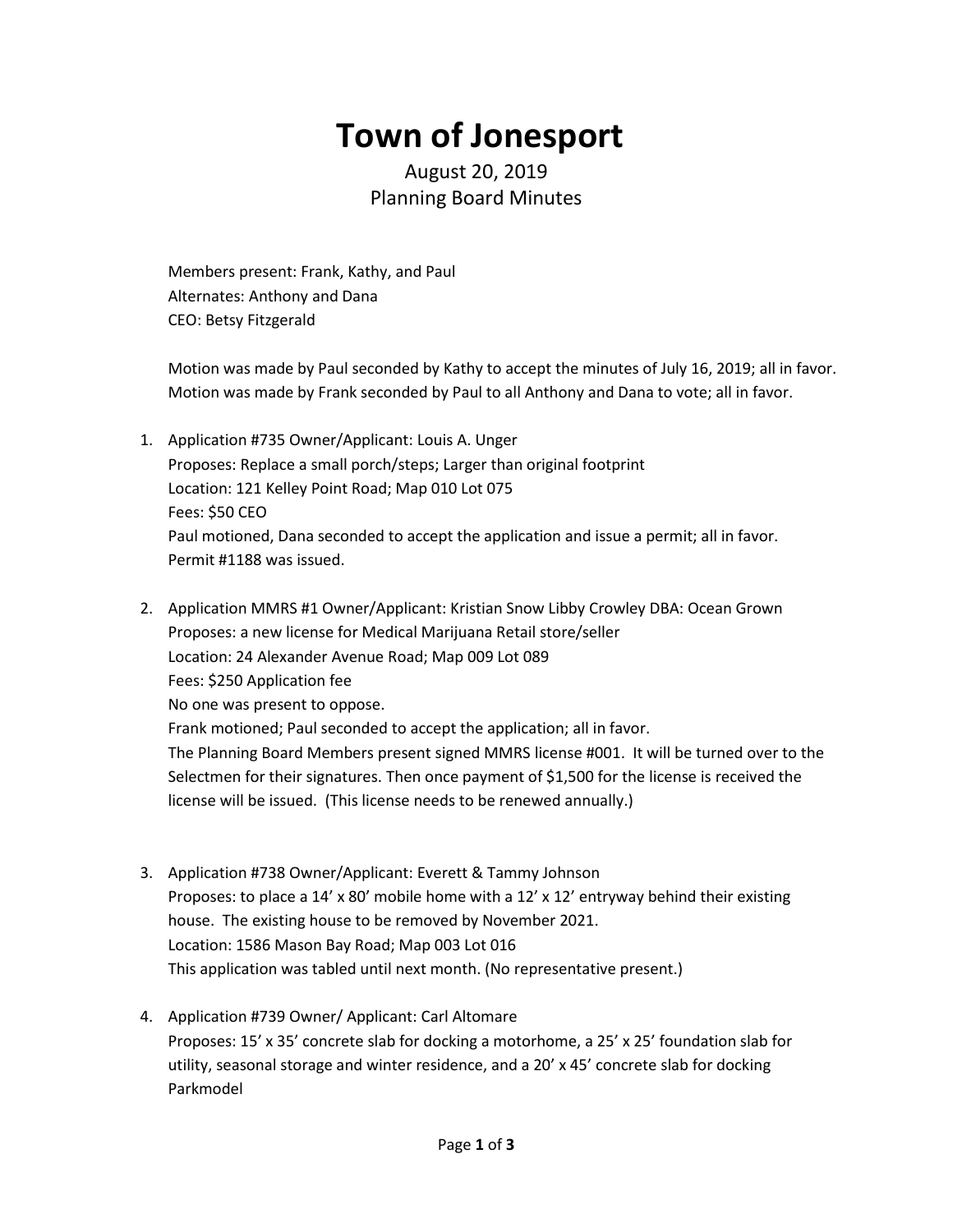Location: Kelley Point Road (water side); Map 010 Lot 092-001 (*Newly created lot)* Fees: \$100 CEO; \$100 B.P. Motion was made by Kathy, seconded by Anthony to accept the application and to issue a permit; all in favor. Permit # 1189 was issued.

5. (After-the-fact) Application #740 Owner/Applicant: Moosabec Mussels Inc. Proposes: removal of 16' x 20' storage building and replacing with three 8' x 20' storage containers (The storage containers are not in the same location as the storage building had been.) Location: 48 Old House Point Road; Map 014 Lot 138 Fees: \$100 CEO; \$50 B.P.

Frank motioned; Paul seconded to accept the application and issue a permit; all in favor. Permit #1190 was issued.

- 6. Application # 741 Owner: Ivan Alley; Applicant: Jared and Holly Alley Proposes: replace mobile home (lost to fire) with a 14' x 76' mobile home Location: 214 Kelley Point Road; Map 010 Lot 096 Fees: \$100 CEO; \$50 B.P. Frank motioned; Paul seconded to accept the application, waiver the after -the-fact fee due to the fire, and issue a permit; all in favor. (Because of the housing urgency, the mobile home was all in place by the time of this meeting.) Permit #1191 was issued.
- 7. Application #742 Owner/Applicant: John C. Malvido Proposes: 24' x 28' combination garage/workshop Location: 8 Old Town Road; Map 006 Lot 080 This application was tabled until next month. (No representative present.)
- 8. Application #743 Owner/Applicant: Laura Fish Proposes: 10' x 23' addition to house Location: 14 Kelley Strand; Map 010 Lot 070 Fees: \$100 CEO; \$25 B.P. Paul motioned, Frank seconded to accept the application and to issue a permit; all in favor. Permit #1192 was issued.
- 9. Application #744 Owner/Applicant: Calvin Beal Proposes: to amend permit #1154 issued on 04/17/2018. Original permit has the deck as 7' wide. Amendment would change it to 12' wide. Location: 93 Main Street; Map 013 Lot 063 This application was tabled until next month. (No representative present.)